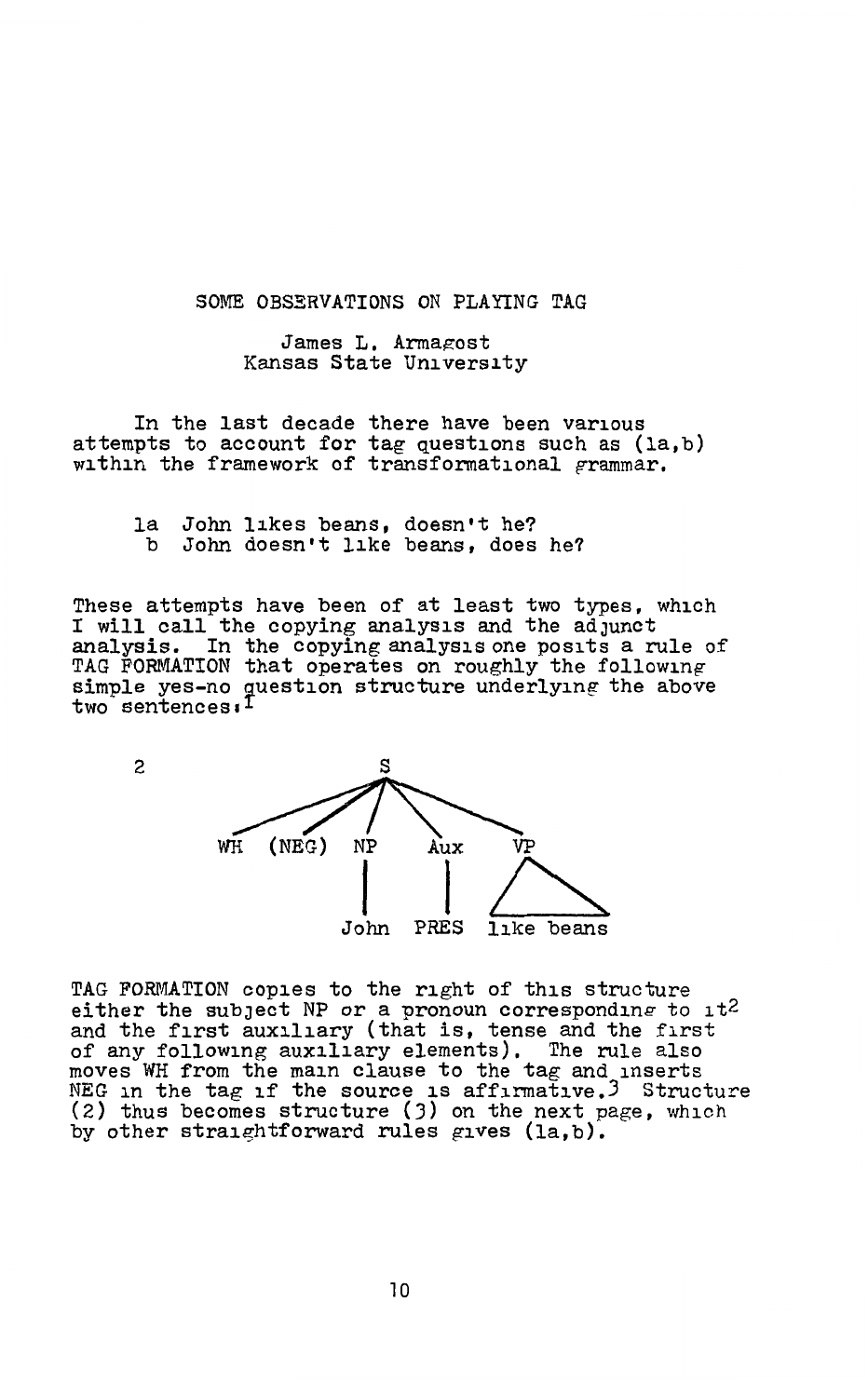

In the copying analysis we can find some hand waving as to whether the tag elements in structure (3) form a constituent and if so, what. I think it is clear that the tag is a reduced sentence, but to say so within the rule TAG FORMATION itself would add considerably to the power of transformational grammar--a step in precisely the wrong direction. I will return to this point below

The other common analysis of tag questions involves a source with two adjuncts, as in structure  $(4)$  under-<br>lying sentence (la)  $4$ 



Here we do not need a distinct rule TAG FORM ATION. The reduced structure of the tag in surface structure is accounted for by the independently motivated rule VP DELETION, just as in (5) on the next page, except that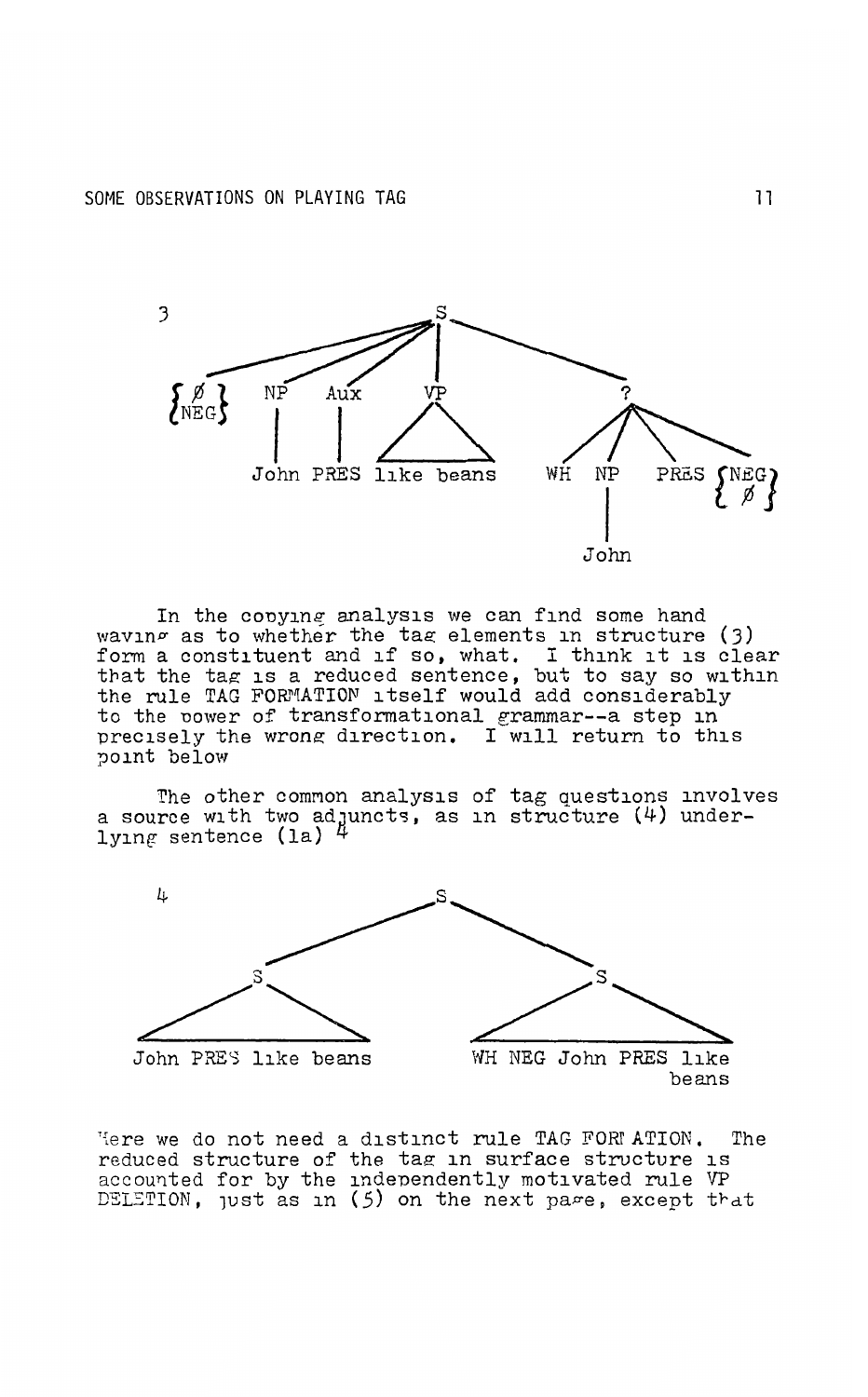in tags the rule is obligatory, not optional.<sup>5</sup>

- 5a John can go and Mary can too.<br>b John ate the beans although M
- John ate the beans although Mary didn't want him to.
- c John has been eating at the place where Mary has.

In structure (4) there is claimed to be some motivated basis for our intuition that the tag elements form a constituent, that they are an S, that inversion is as in independent questions, and so forth. What is not so clear in this type of analysis is Just how we can constrain the principles that specify structure  $(4)$  as well formed.<sup>5</sup> Nevertheless,  $(4)$  has a lot to recommend it. To name just one aspect of the problem, notice that the surface structure location of NEG within the tag is ad hoc within most of the copying analyses but accounted for on independent grounds in the adjunct analysis (see. note 3).

To extend the discussion somewhat, consider the tag imperatives in (6).

6a Eat some beans, won't you? b Don't be late, will you?

These sentences are sometimes derived by a generalized version of the rule that gave us the tag questions in the copying analysis above.7 Although I have never seen one, it is easy to imagine a corresponding adJunct analysis involving an imperative structure on the left and a suitable yes-no question structure on the right. Again, independently motivated rules could be made to account for the final shape of the tags.

A further type of tagged sentence has received little attention in the literature.<sup>8</sup> I refer to "declarative tags" such as (7),

7 John ate some beans, he did.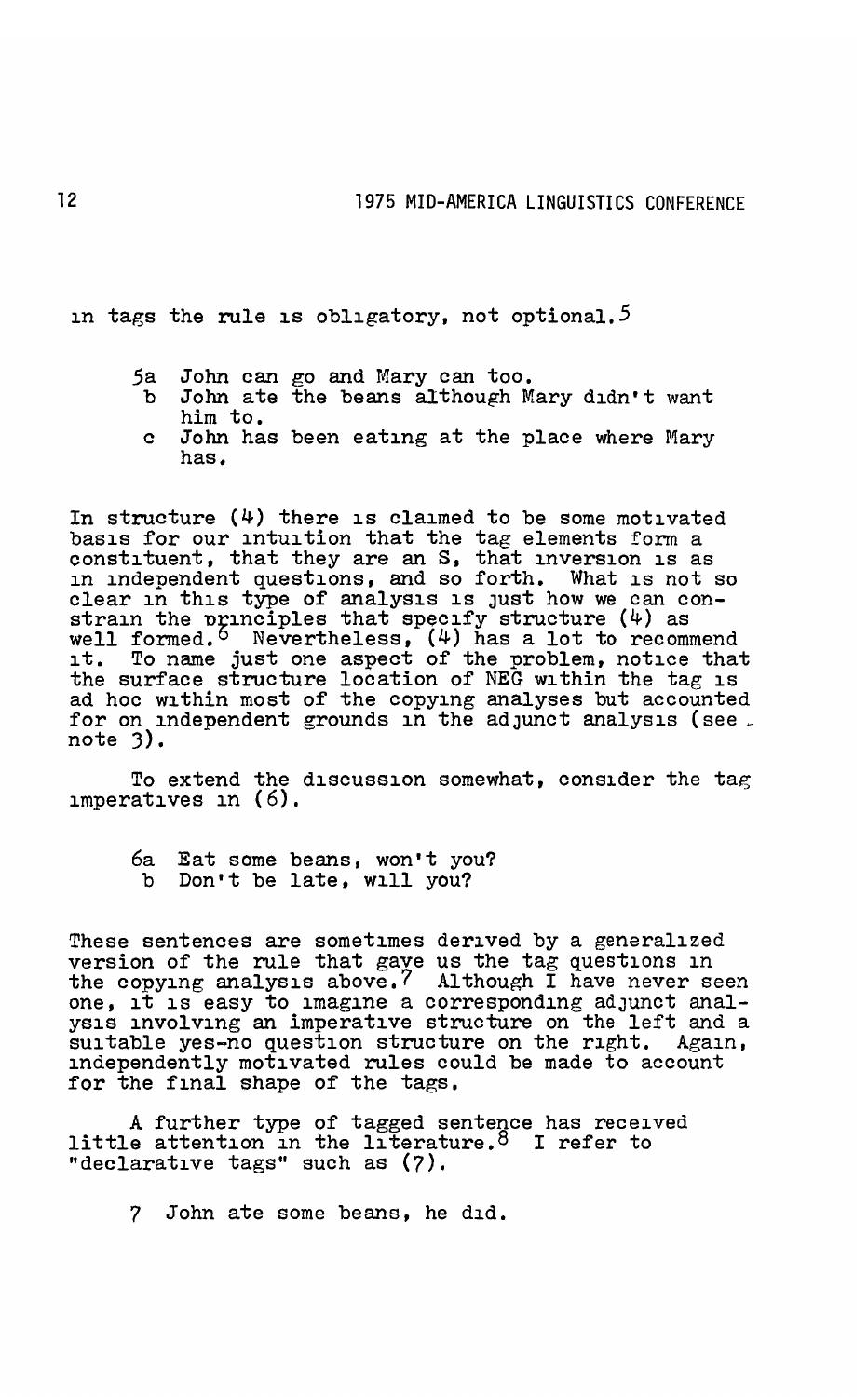## SOME OBSERVATIONS ON PLAYING TAG

Certain difficulties aside, it should be clear that a slightly altered rule of TAG FORM ATION could handle declarative tags in the copying analysis. Since the source would have no WH to trigger inversion, we end up with declarative word order in both the main clause and the tar. Similarly, one can imagine an adjunct analysis involving two identical underlying clauses, each of the shape  $\sqrt{5}$ onn PAST eat some beans $\overline{Z}$ .

Let me now consider in somewhat more detail yet another type of tagged sentence, a "threatening tag" such as  $(8)$ .

8 Eat my beans, will you?

This sentence is to be distinguished from the superficially similar imperative tag in both intonation and mean-<br>in  $\sigma$  If (8) were an imperative tag, the tag itself<br>would most naturally begin on a pitch level slightly higher than that on which the main clause ends, and it would then rise to about the level of the principal stress of the main clause This intonation would resemble that shown in  $(9)$ .



The intonation I intend for the tag elements in sentence  $(3)$  as a nonimperative threatening tag continues the lowest oitch of the main clause, rising only slightly at the end. This "flat" threatening tag intonation contour may be represented as something like (10), and occurs in sarcastic or belligerent tags such as (11) as well.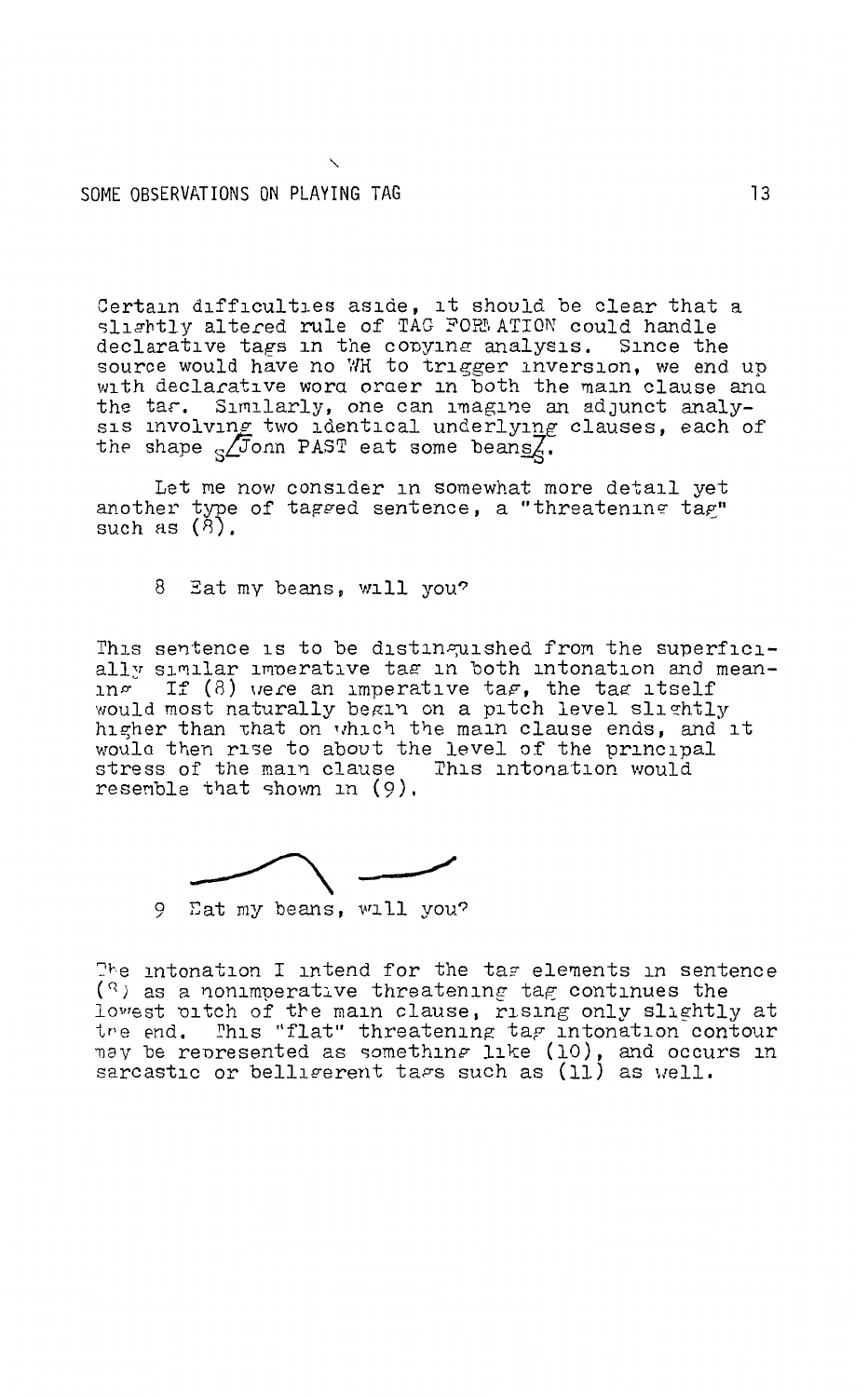

The meaning of threatening tags is not easily characterized. At some point in the derivation of sentence (10) the subject of the main clause must be you, just as in the tae. In other words, we want the facts of (12) to be expressed as the facts of  $(13)$ .

12a Fix it themselves, will  $\begin{Bmatrix} \text{they} \\ \text{*she} \end{Bmatrix}$ ? b Do her own work, will  $\begin{cases} *$  they ? c Stare at himself all day, will  $\left\{\begin{matrix} * & * \\ * & * \end{matrix}\right\}$ 13a  $\left\{\begin{array}{l}\text{They}\\\text{*She}\end{array}\right\}$  fixed it themselves. b  $\left\{ \sup_{n=1}^{\infty} \right\}$  did her own work. \*He c  $\left\{\begin{array}{l}\n\text{*She} \\
\text{*She} \\
\text{He}\n\end{array}\right\}$  stared at himself all day.

Is there a will present in the main clause of sentence (10) at some level of analysis? The fact that will occurs in the tag is of course not evidence that it is ever present in the main clause. And consider the rather curious fact that the sentence is very naturally rather curious fact that the sentence is very naturally felt to be about somebody already having eaten my beans, and not about some act of eating to take place in the future. How are we to reconcile this past-time reading with the occurrence of will in the tag and possibly in the main clause as well?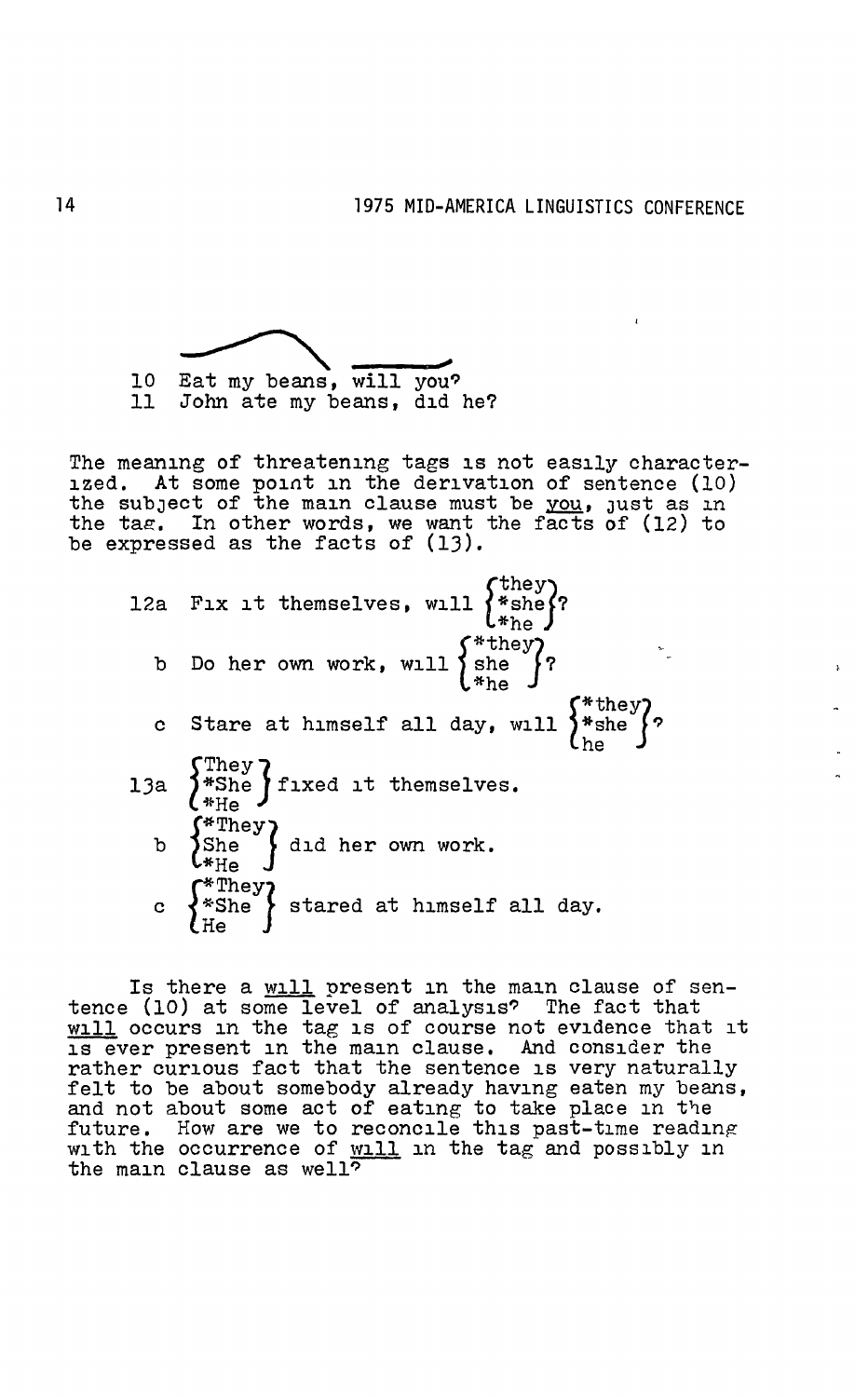The modal will can of course express simple futur-<br>ity. It also can have a number of senses closely if the modal will can be course express simple radar<br>ity. It also can have a number of senses closely<br>related to futurity, such as prediction, supposition, and concession. But will can have senses even further removed from the temporal, as in the following sentences (from Frank 1972)1

- 14a Some will praise from politeness; some will criticize from vanity. (inclination, tendency)
	- b Boys vrill be boys. (obstinacy, insistence, Nillfulness)

These sentences approach the sense of will in threatening tags, in which the modal can be seen as related to the noun will with its sense of volition, purposeful-<br>ness, and determination, rather than to the temporal ness, and determination, rather than to the temporal modal will. Thus, what really has to be accounted for in threatening tags is the lack of overt tense marking on will and in the main clause, and not the occurrence of this will per se. I will return to the lack of main clause subject and tense below In the meantime, we might nosit structure (15) as a reasonable representa-<br>tion of the meaning of threatening tag sentences.



 $\circ$  otice that S<sub>1</sub> in structure (15) includes both the use and the relaxation of will. In order to utter a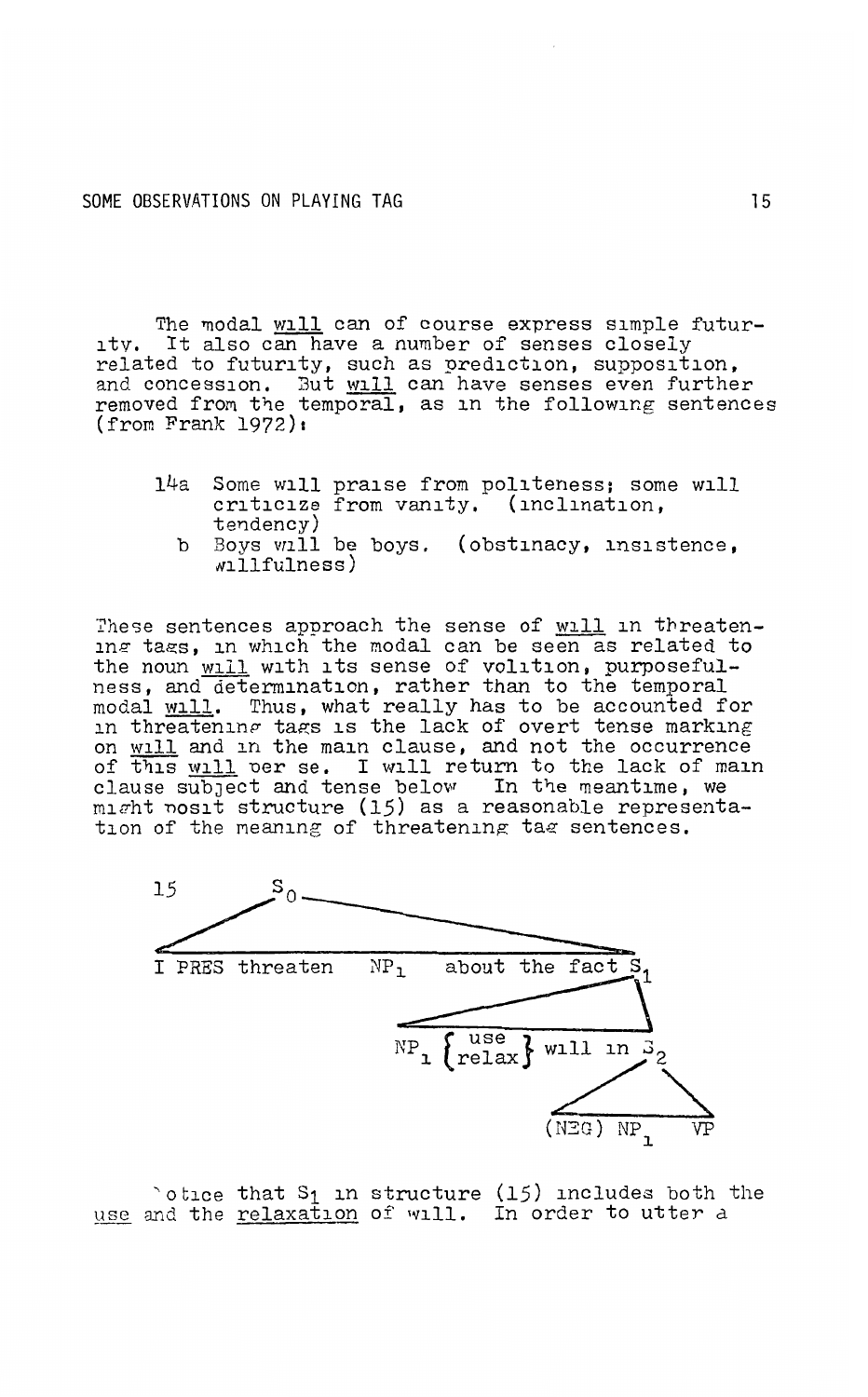threatening tag by the rules of conversation, a speaker must believe that NP<sub>1</sub> in (15) is capable of controlling his own behavior. Many times, of course, the context will be sufficient to suggest that NP<sub>1</sub> in fact fully meant to do whatever he did, thus provoking the utter-<br>ing of the sentence. On the other hand, it is not strictly speaking necessary to believe that NP<sub>1</sub> acted willfully. Interestingly, I can use sentence (10) believing that you should have had enough control over the situation, your body, etc. not to accidentally eat my beans. In fact, the word "accidentally" seems to occur in threatening tags without disrupting grammaticality.

16 Accidentally break my best vase, will you?

The extent to which the acceptability of threatening tags seems to depend on one's expectations about NP<sub>1</sub>'s ability to control the situation (that is, on beliefs about the world, in the largest sense) is amply illustrated by the following sentence, in which rather illustrated by the following sentence, in which rather extraordinary powers are attributed to the addressee:

17 Be officially dead for six hours before the doctors could finally fix their machines and bring you back, will you?

But does this mean that grammar and knowledge of the world are indistinguishable? I do not think so, for there are counterexamples to the generalization that the acceptability of a threatening tag depends on how<br>much control people can be expected to have From the much control people can be expected to have point of view of expectable control, (18) should be a good sentence,

18 \*Have lost three games by noon, will they?

As far as I can see, there is nothing strange in the belief that a team should not have lost three games by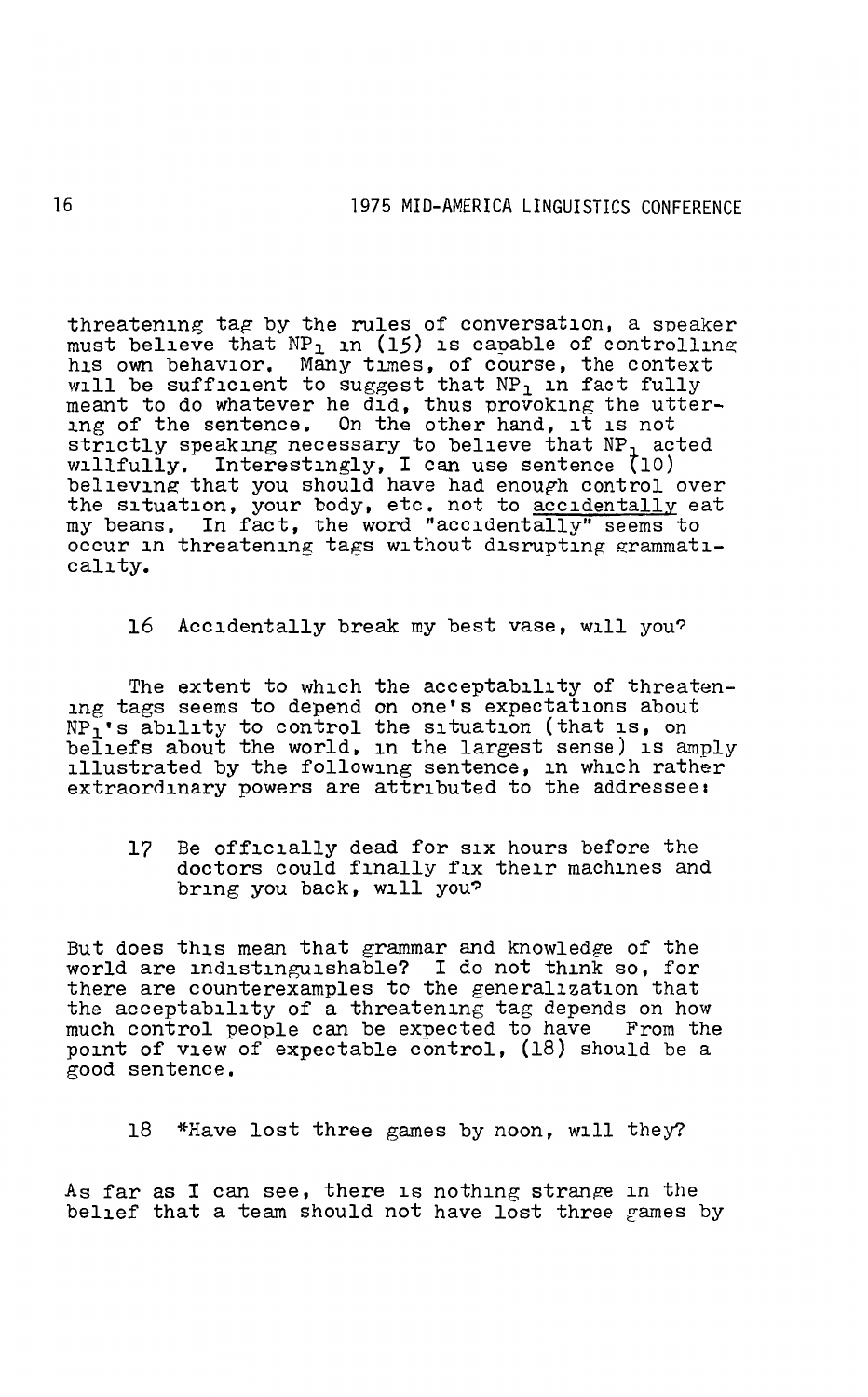noon, especially if one has some idea that the team may have lost on purpose or through negligence 9 Thus the situation where I might use (18) is straightforward, even though the sentence turns out to be glaringly unacceptable So. I believe, is the following,

19 \*Be tracking mud on the clean floor, will he?

Now the fact that both (18) and (19) contain stative verbal elements might be thought to contribute to their unacceptability, but it turns out that statives abound.

- 20a Happen to end up in the riot, will you?
	- b Be seen coming in at 4:00 AM, will she?<br>c Have more anger than respect, will they?
	-
	- d Know Homeric Greek better than me, will he?

I have no idea how to account for these facts other than by an ad hoc list. (And I would expect rather large variation in this list from speaker to speaker.)

Another possible restriction for threatening tags has to do with time adverbials Consider the following sentences·

21a Kick my dos yesterday, will you? b "ake fudge later tonight, will you?

Despite some first impressions to the contrary, I now believe that these sentences are perfectly acceptable 10 Sentence (21a) seems fine as a delayed reaction, so to speak. The acceptability of (21b) can be seen, if we recall my earlier suggestions about the semantic contribution of will, as dependent on one's ability to view the making of fudge at a later time as an established That is, if I fully believe that someone intends fact to act against my wishes, then I have part of the context necessary for properly uttering a threatening tag.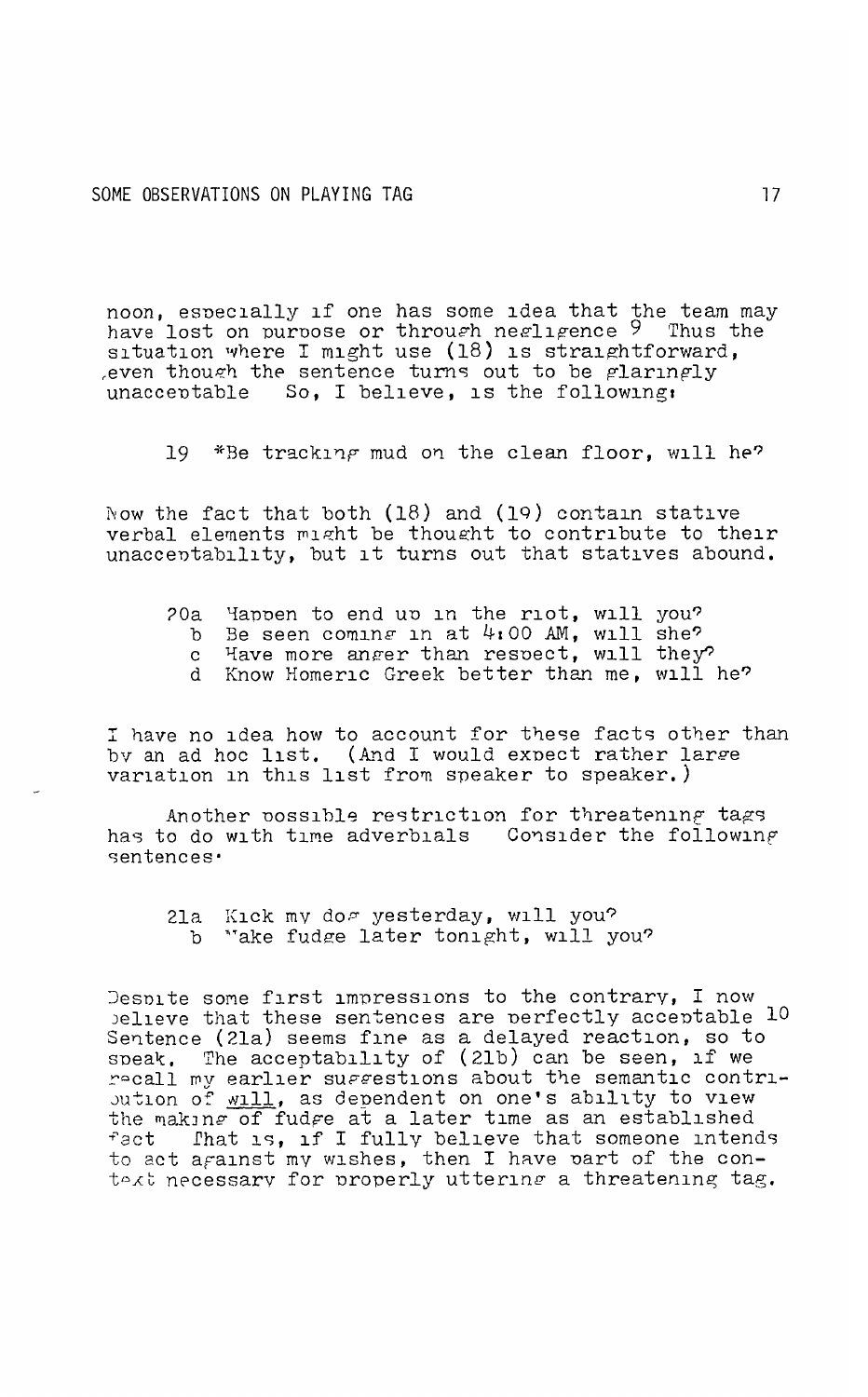The distribution of these time adverbials, however, is not generally free. for these elements may not occur at the beginning of the main clause.

22a \*Yesterday(,) kick my dog, will you? b \*Later tonight(,) make fudge, will you?

This follows from a wider restriction barring the occurrence of any moved material at the beginning of threatening tags.

- 23a \*Carefully, open the door, will they?<br>b \*Turkeys detest, will you?
	- c \*In the park(,) dance a gig, will you?

But notice that material occurring at the beginning of the VP in underlying structure does not contribute to ungrammaticality, since this material has not been moved (or if so, only by rules applying much earlier in the derivation than those involved in (23)).

- 24a Carefully open the door, will they?<br>b Recklessly smash the box, will you?<br>c Simply adore it, will they?
	-
	-
	- d Unexpectedly show up at the cabin, will he?

Returning now to an earlier question, how are we to account for the absence of main clause subJect and tense in all these sentences? It might be suggested that the independently motivated rule whose effects we see in (25) is also responsible for threatening tags.

*25* Eat my beans!

To be sure, this rule would have to be generalized to apply not only in imperative contexts but in these other sentences as well. However, there is strong evidence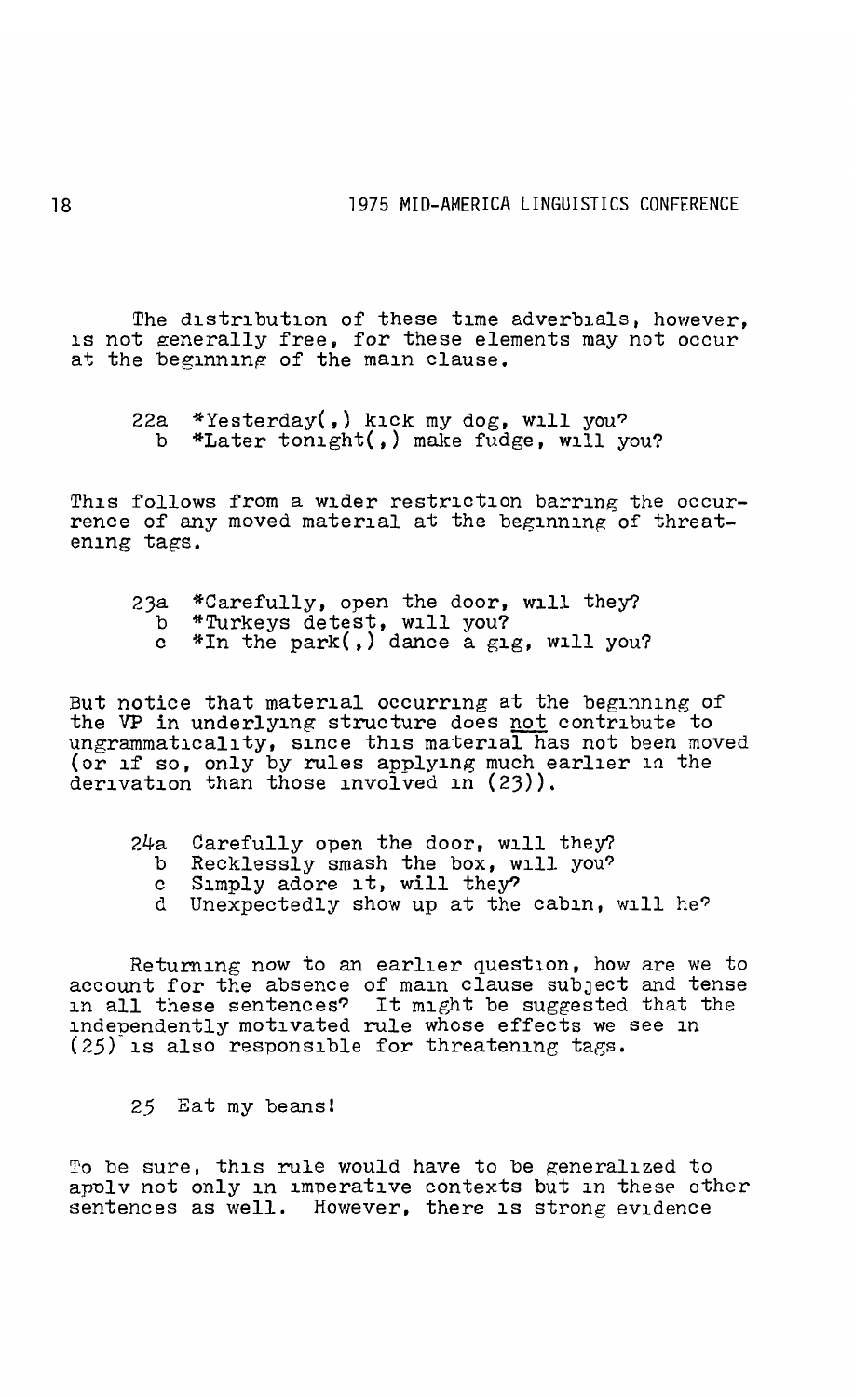that the rule operating in (25) most likely cannot be responsible for threatening tags. The negation of (25) is (26a), but the negation of threatening tag (10)  $15(25)$ 

26a Don't eat my beans! b Not eat my beans, will you?

Clearly, some process other than IMPERATIVE YOU DELE-TION is at work here. If we assumed an underlying<br>present tense marker, then a modified copying analysis<br>could neatly remove the main clause material (subject Source the set and modal will without getting into prob-<br>lems with <u>do</u>. But I think we would be avoiding this<br>difficulty at too great a cost. We would have to either allow transformations to build in the tag structure in ad hoc ways, or posit some general theoretical<br>convention whose effect would be to build in (free to<br>the gramar of English) all the appropriate constituent<br>structure 11 Each of these devices, other things being equal, is a worsening of general theory since each allows a larger class of derivations than a general theory without these abilities. To be preferred is an analvsis in which the tag is a constituent with suchand-such properties just because it is a constituent with such-and-such properties. To a reasonable extent, this is exactly what is involved in the adjunct analysis. that is totally unaccounted for in either the adjunct or the copying analysis is the relationship between the structure of a threatening tag at some intermediate point<br>in the lotal derivation and the far more abstract seman-<br>tic representation offered in (15). Whether or not we ant to call a structure roughly like (27) a deep structure in the technical sense, there is reason to suspect that something like it must be related in some way to structure (15). This I am unable to do in any motivated vov

27  $_{S}$   $\sqrt{S}$  (Aux<sup>2</sup>) eat my beans  $\sqrt{N}$  if you will eat my beans $\chi \chi$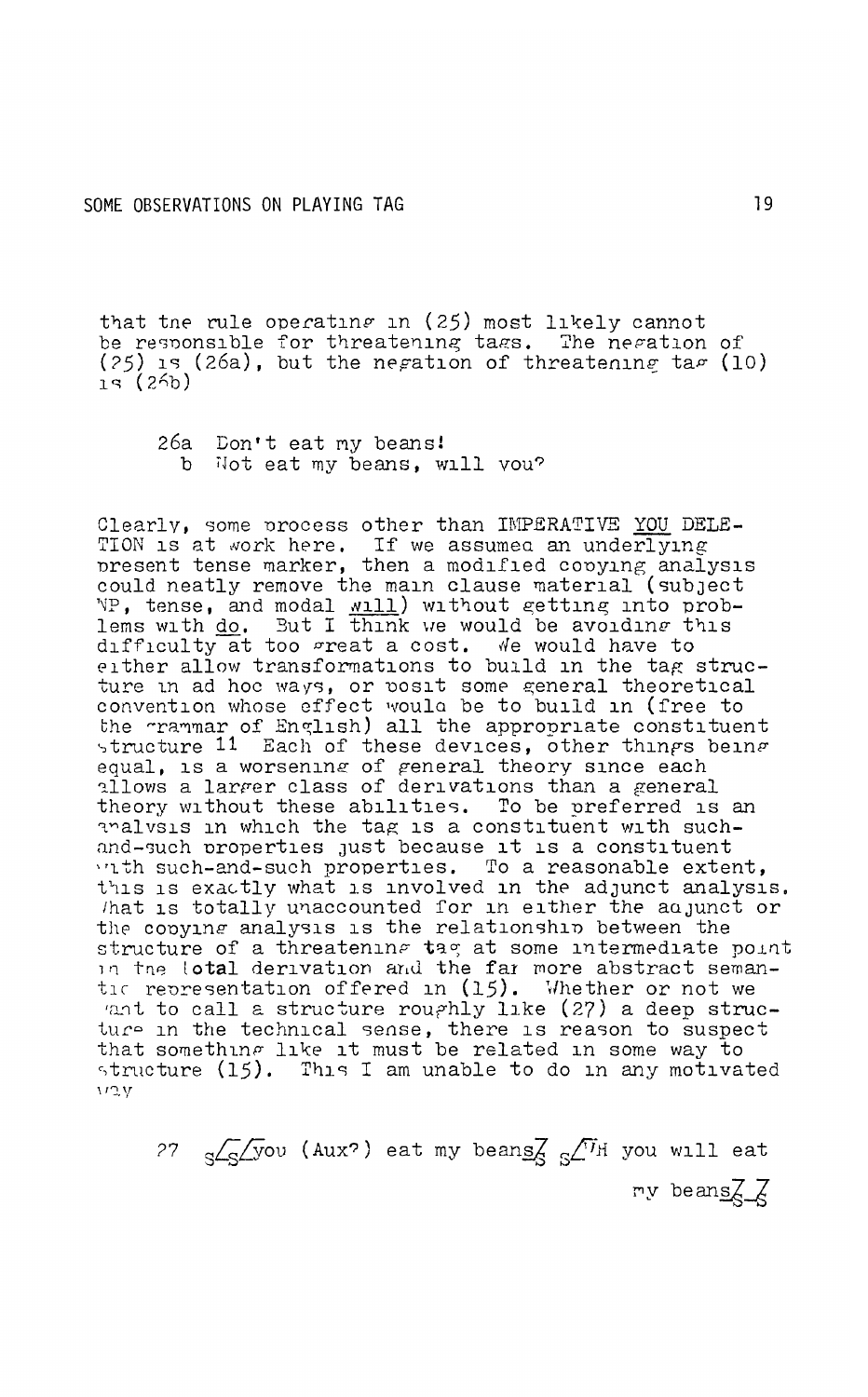## NOTES

<sup>1</sup>See, among others, Klima 1964, Emonds 1970, Culicover 1971, AkmaJian and Heny 1975. In some copying analyses a declarative rather than interrofative source is posited. In this case TAG FORMATION must either accomplish inversion in the tag outright or else add Wh to "motivate" inversion.

2Klima 1964, for example, states TAG FOR ATION so that the feature *L+PRQ7* is-added to the copied subJect NP. Clearly, his rule needlessly duplicates PRONOMINALI-ZATION in this effect. A copying analysis involving a semantic interpretation rule PRONOMINALIZATION runs into the same problem of duplication. Tags are ungrammatical with full NPs and the pronoun occurring there must (not may) be coreferential with the main clause subject. Thus special mention must be made of tag environments and one way or the other this special mention overlaps with the statement of PRONOMINALIZATION required on independent grounds.

 $3$ Culicover 1971 has an interesting but questionable attempt to account in a different way not only for this reversal of polarity but also for the position of NEG in the tag. Taking structure (2) as source, his TAG FORMA-TION rule applies in such a way that the familiar *NEG*  PLACEMENT, following it, can move NEG either into the tag for sentence (1a) or into the main clause for sentense (1b). In case the source has no NEG to move, Culicover derives a sarcastic or belligerent tag such as  $(i)$ .

i John eats beans, does he?

Clearly, Culicover•s analysis cannot account for the two occurrences of NEG in *(ii),* which many people find perfectly grammatical.

ii John doesn't eat beans, doesn't he?

 $4$ I do not mean to imply that structure  $(4)$  is the deepest source of sentence (La). For analyses along<br>these lines, see Moravcsik 1971, Pope 1972, Stockwell et al. 1973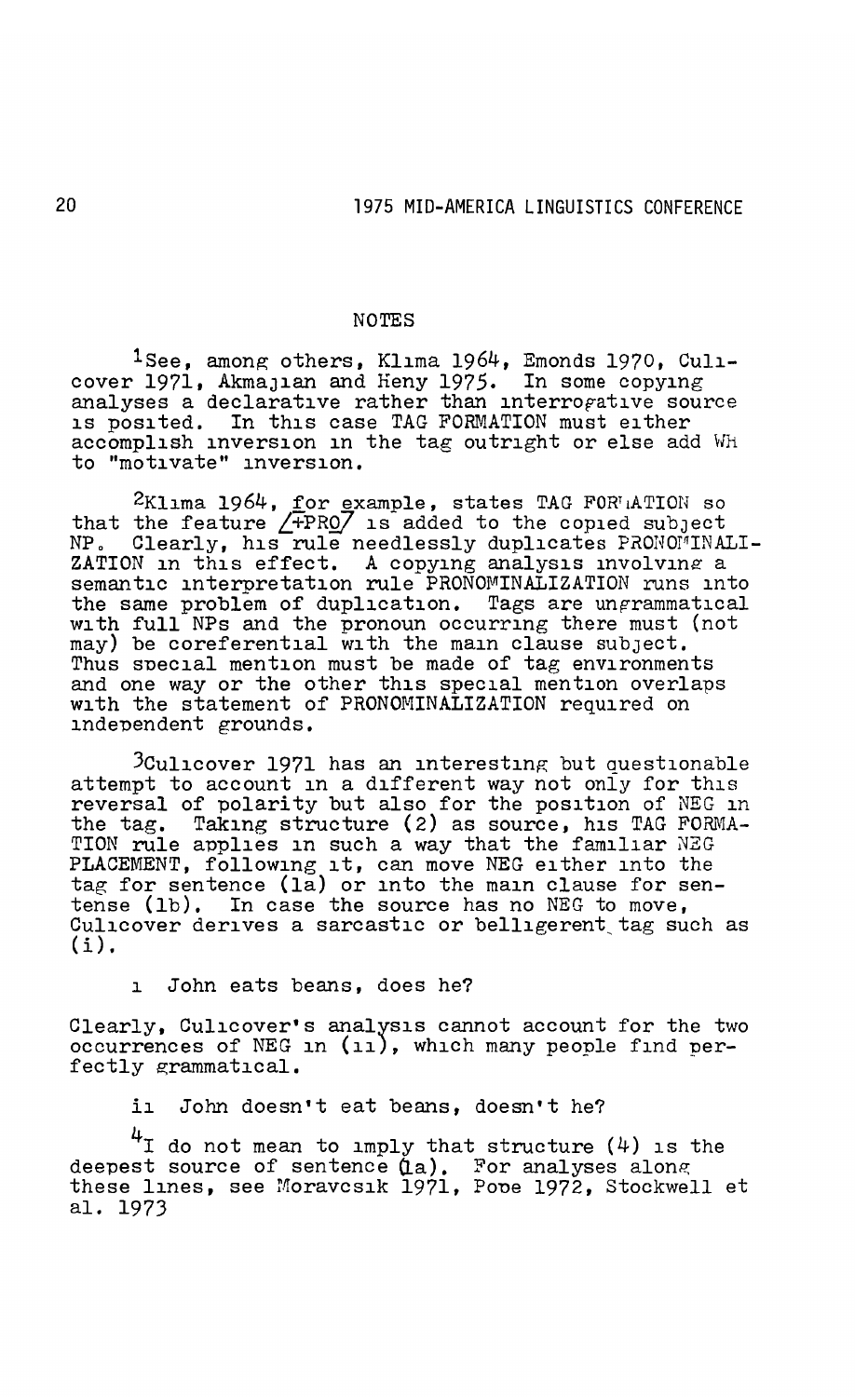## SOME OBSERVATIONS ON PLAYING TAG

 $11$ 

-5To my knowledge, the formalization of this restriction has never been commented on.

 $6$ In an analysis with a well defined level of deep structure, we could liberalize the phrase structure rules as follows:

 $s \rightarrow (\begin{cases} \text{and} \\ \text{or} \end{cases})$   $s^n$  (n  $\geq 2$ )  $S \rightarrow (Jh)$  (NEG) NP Aux VP etc.

The first rule savs that conjunctions are optional, so we could derive tag questions and ordinary conjoined clauses from essentially similar sources Clearly, however, there are several difficulties here.

In an analysis with no level of deep structure, we<br>have a comparable problem. Lakoff 1969, for instance, does not show how to derive a surface structure tag question from her underlying source structure (ii).



Cno possibility is to map (ii) onto structure  $(4)$  by some as yet unknown rule or rules, then to proceed as I so in the text.

7see Arbini 1969 for criticism of this position

 $R$ The only discussion of these senterces, so far as I know, is included in Armagost 1972, my unrevised MA tnesis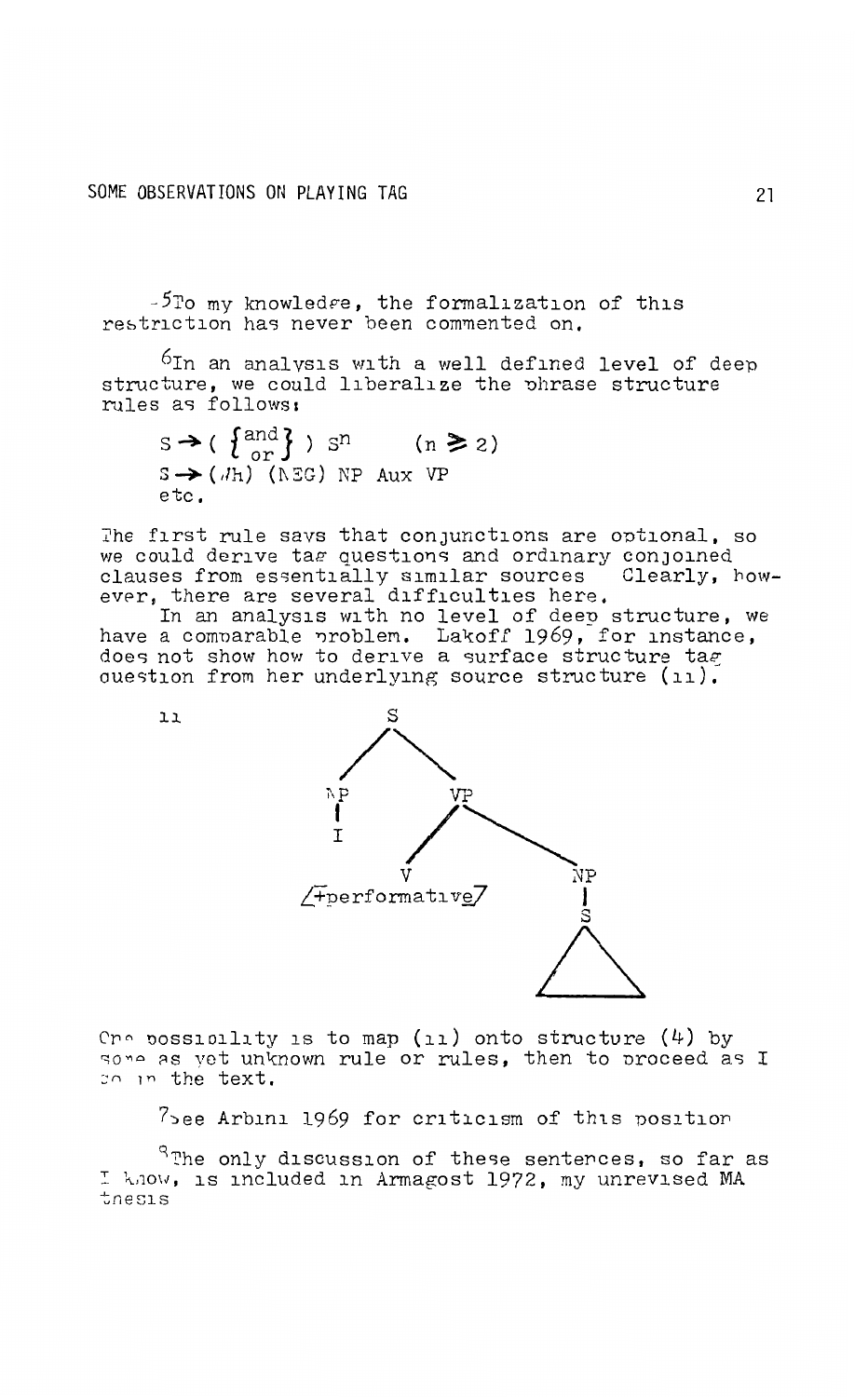<sup>9</sup>Palmer 1968 notes that the occurrence of perfect aspect in imperatives does not seem to lead to any special problem semantically. I do not know whether this fact is related to the fact that perfect should be good in threatening tags, but is not.

10I cannot account for why these sentences seem to sound bad at first hearing. To say that they aren't used very much and hence sound awkward answers nothing, of course Why aren't they used very much?

11As in Chomsky 1957, where it is suggested that

If X is a Z in the phrase structure grammar, and a string Y formed by a transformation is of the same structural form as X, then Y is also a z.

Technically, of course, this won't work for the tags. Since these lack the VPs required by the phrase stucture rules, they will not be consistent with any rules that tell us what an S is. Less radical weakenings of gen- eral theory can be articulated, Emonds 1970, for instance, proposes various structure-preserving con-straints, though not in the particular context at issue in the present paper.

## BIBLIOGRAPHY

AkmaJian, A. and F. Heny. 1975. An introduction to the principles of transformational syntax. Cambridge, Mass. MIT Press.<br>Arbini, R. 1969. Tag questions and tag imperatives in

English. Journal of Linguistics 51205-214.

Armagost, J. 1972. English declarative tags, intonation tags, and tag questions. Studies in Linguis-<br>tics and Language Learning X. Seattle: University<br>of Washington. of Washington.<br>Chomsky, N. 1957. Syntactic structures. The Hague:

Mouton.

Culicover, P. 1971. Yes-no questions, tag questions, and the role of deep structure. Unpublished Uni-<br>versity of California at Irvine paper.

Emonds, J. 1970. Root and structure-preserving